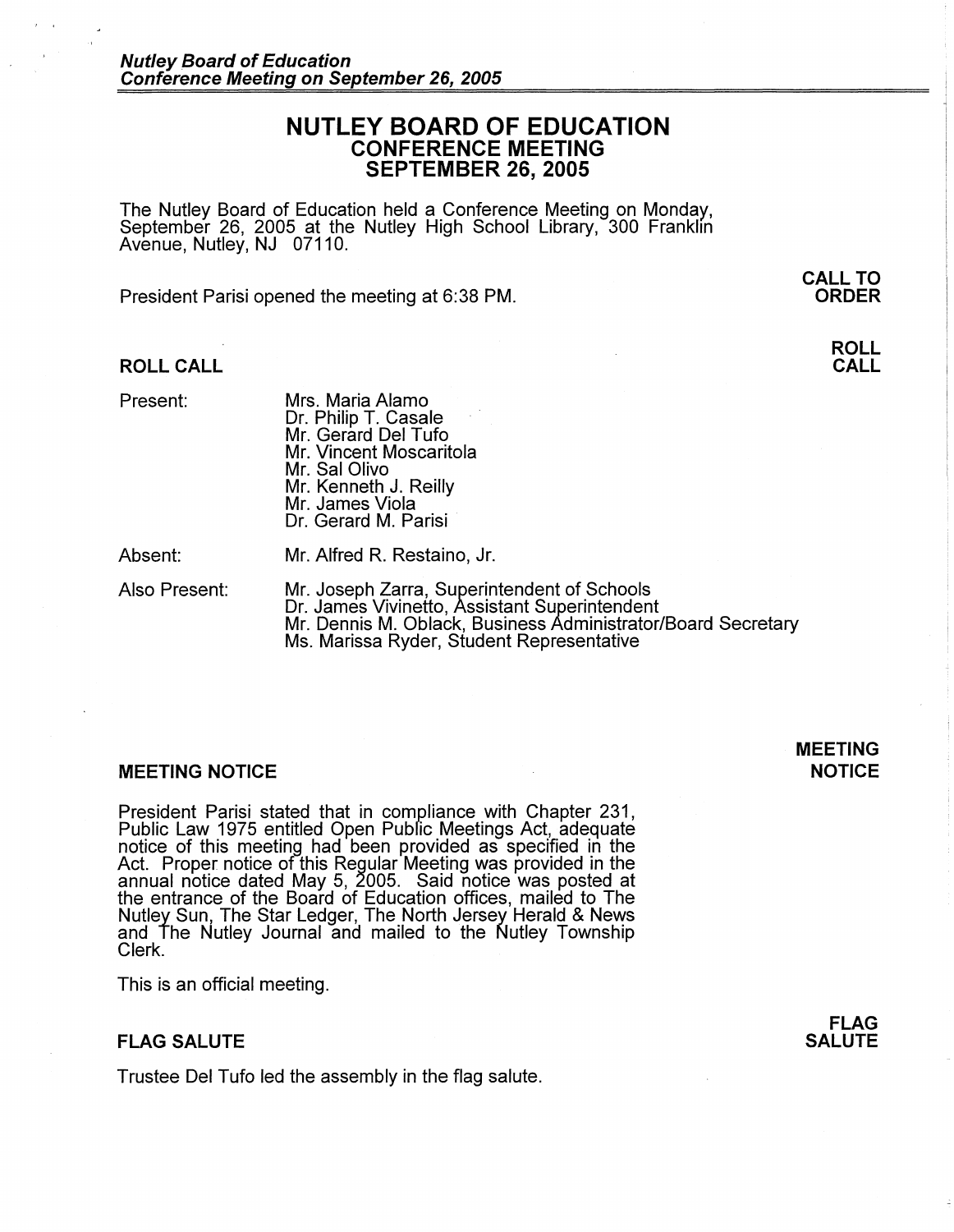President Parisi announced that the Board will go into Closed Executive Session at approximately 8:30 PM with the Board Attorney to discuss personnel issues.

### **ITEMS DISCUSSED**

Superintendent Zarra advised the trustees of the various documents that were put in their packet and reviewed the highlights of his monthly report.

Superintendent Zarra informed the trustees of the onsite visit for State Monitoring will take place on November 29, 2005.

Superintendent Zarra informed the trustees that he had sent a letter to the Lincoln School parents answering several questions regarding that referendum that were asked at the Lincoln School open house.

Trustee Reilly indicated that he would be moving to postpone the resolution approving partial payment to Niram for the asbestos abatement pending the answer to questions that were posed at the Construction Committee meeting.

Trustee Alamo asked Board Secretary Oblack if he was satisfied that the work being billed by Niram had been completed and that Niram was in fact due the amount invoiced. Board Secretary Oblack indicated that he was.

Mr. Ferrara, Residency Officer, reported on the status of the reregistration and answered several questions form the trustees.

## **MOTION TO ADJOURN TO EXECUTIVE SESSION**

At 7: 10 PM Trustee Alamo moved and Trustee Reilly seconded the following resolution:

WHEREAS, the Board of Education will be discussing matters exempt from public discussion pursuant to  $N.J.S.A.$  10:4-12,

NOW, THEREFORE, BE IT RESOLVED that the Board of Education recess to closed executive session at this time in the conference room to discuss personnel matters, and

BE IT FURTHER RESOLVED that the results of the discussions will be made public by inclusion on the agenda of a subsequent meeting of the Board of Education or when the reasons for discussing such matters in closed session no longer exist.

The motion was unanimously approved by voice vote.

#### **ITEMS DISCUSSED**

## **EXECUTIVE SESSION**